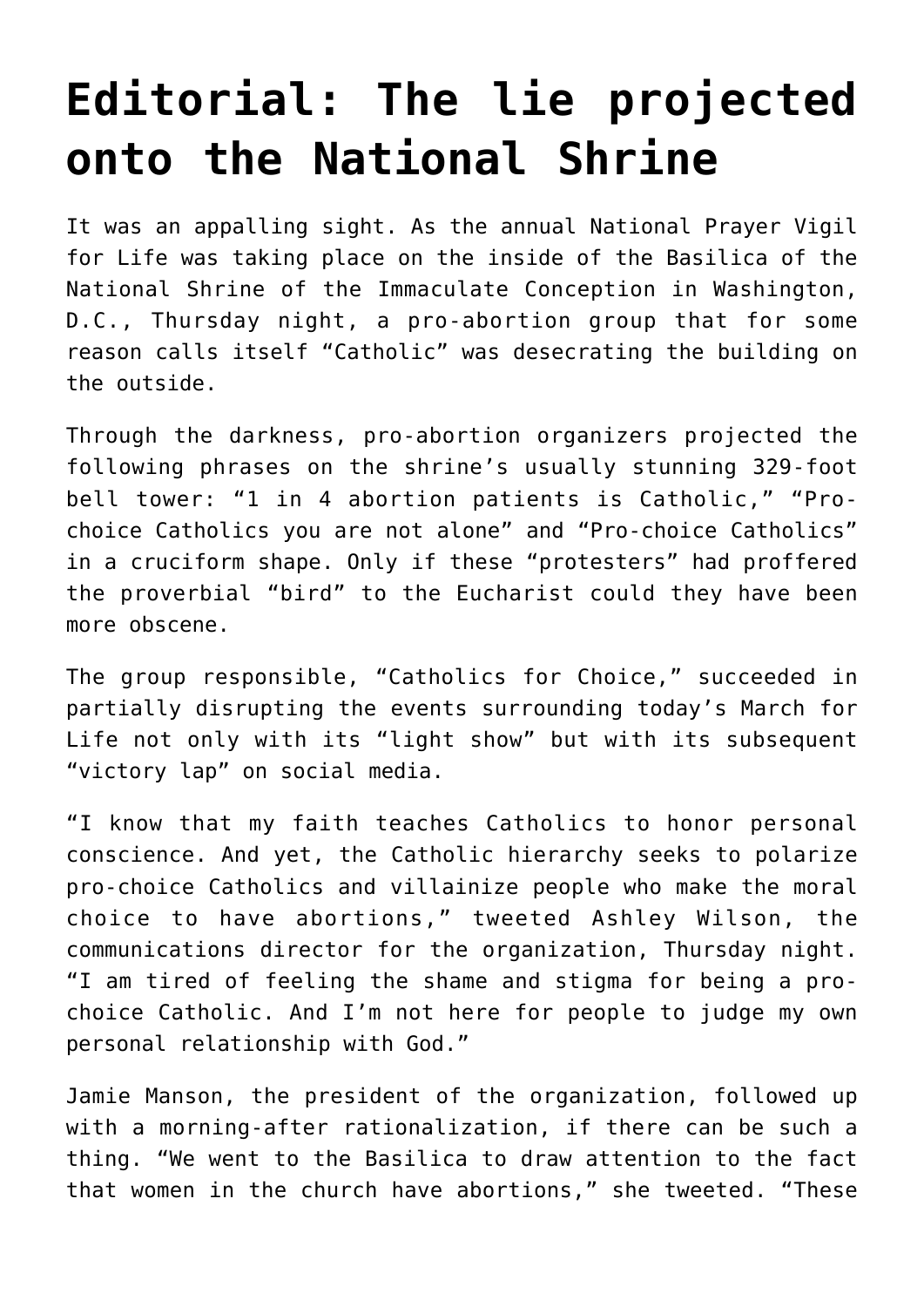are likely the women who serve as his lectors and Eucharistic ministers; who sew his vestments and wash his dishes. To ignore them is to betray them."

What a complete and utter lie. Catholic women who have had abortions are not villianized. They are not betrayed by their Church. They are beloved  $-$  by the Church and by the God whose love and mercy is infinite for each of his flawed children. Multiple ministries within the Church are available to postabortive women, filled with empathetic staff and volunteers who offer necessary healing, support and counseling. And the door to returning to full communion with the Church for our sisters (and our many brothers who also actively participate in abortion) is always open through the Sacrament of Reconciliation. The absolution received in the confessional leaves no shame or stigma behind. It brings only peace.

Furthermore, how many testimonies have been offered by Catholics who regret their abortions — stories that have been a moving part of the March for Life? These are women who would leap at the chance to be able to make a different decision, and they are not represented by the self-aggrandizement of a group that claims to represent all Catholics who have had abortions. They are not victims; they are strong, brave women of God.

Countermarchers are always an unfortunate part of the March for Life experience, but never before has an anti-life message been broadcast in such a brazen, disrespectful and sacrilegious manner  $-$  and, more shamefully, by those who claim to profess the same faith that in no uncertain terms calls for the protection of life at all stages.

That the group's vile display made use of the outside of a church building certainly serves as a parallel to reality: The members of such an organization and their supporters stand outside the Church — and by their own choice.